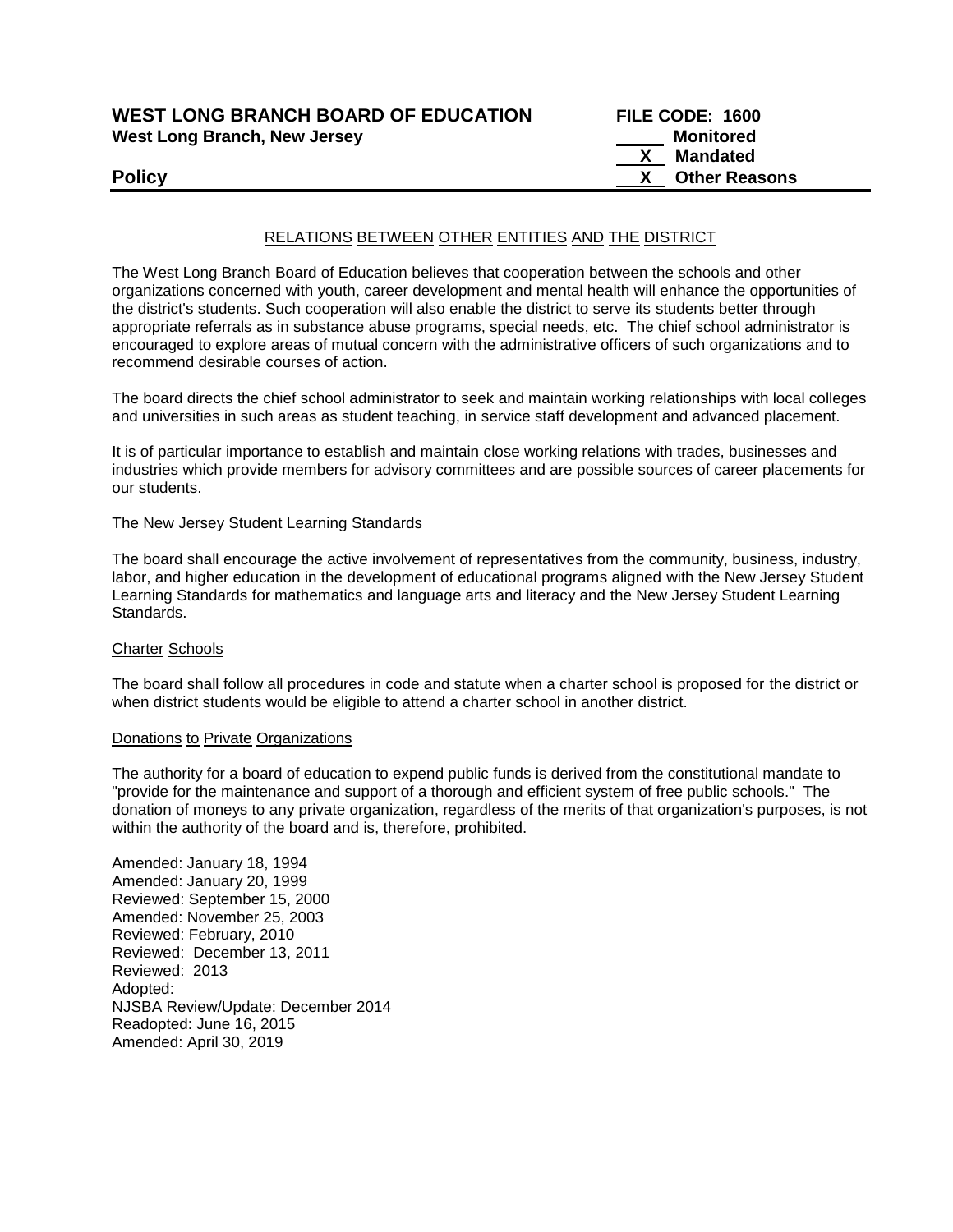# RELATIONS BETWEEN OTHER ENTITIES AND THE DISTRICT (continued)

# Key Words

Other Entities and the District, Relations Between Other Entities and the District, Donations to Private **Organizations** 

| Legal References: N.J.S.A. 18A:11-1 | N.J.S.A. 18A:17-14.1                                                                                                             |                                                   | General mandatory powers and duties<br>Appointment of school business administrators; may<br>act as secretary; duties, etc.                                                                                                            |
|-------------------------------------|----------------------------------------------------------------------------------------------------------------------------------|---------------------------------------------------|----------------------------------------------------------------------------------------------------------------------------------------------------------------------------------------------------------------------------------------|
| apportionment                       | N.J.S.A. 18A:17-15                                                                                                               |                                                   | Appointment of chief school administrators; terms;<br>of expense                                                                                                                                                                       |
|                                     | N.J.S.A. 18A:17-24.1<br>N.J.S.A. 18A:20-9                                                                                        |                                                   | Sharing of personnel by school boards<br>Conveyance of unneeded real estate for nominal<br>consideration; qualified recipients; reversion                                                                                              |
|                                     | N.J.S.A. 18A:20-34                                                                                                               | N.J.S.A. 18A:36A-1 et seq.                        | Use of schoolhouse and grounds for various purposes<br>Charter schools                                                                                                                                                                 |
|                                     | N.J.S.A. 18A:54-20                                                                                                               |                                                   | Powers of board (county vocational schools)                                                                                                                                                                                            |
|                                     | N.J.S.A. 18A:61C-1                                                                                                               | N.J.S.A. 18A:58-37.1 et seq.                      | Textbook aid to public and nonpublic schools<br>Program promoting cooperation between high schools<br>and institutions of higher education; establishment;<br>objective; increased availability of college-level<br>instruction; scope |
|                                     | N.J.S.A. 18A:61C-4                                                                                                               |                                                   | Program providing college credit courses for high<br>school students on high school campuses;<br>establishment                                                                                                                         |
|                                     |                                                                                                                                  | N.J.S.A. 40A:65-1 et seq.                         | <b>Uniform Shared Services and Consolidation Act</b>                                                                                                                                                                                   |
|                                     |                                                                                                                                  | N.J.S.A. 52:14-15.9cl et seq.                     | <b>Public Employees Charitable Fund-Raising Act</b><br>Curriculum and instruction                                                                                                                                                      |
|                                     | N.J.A.C. 6A:8-3.3(a)                                                                                                             | N.J.A.C. 6A:8-3.1(a)2                             | Enrollment in college courses                                                                                                                                                                                                          |
|                                     |                                                                                                                                  | N.J.A.C. 6A:11-1.1 et seq.                        | <b>Charter Schools</b>                                                                                                                                                                                                                 |
|                                     |                                                                                                                                  | N.J.A.C. 6A:14-7.1 et seq.                        | <b>Receiving Schools</b>                                                                                                                                                                                                               |
|                                     |                                                                                                                                  | N.J.A.C. 6A:16-1.1et seq.                         | <b>Student Development Programs</b>                                                                                                                                                                                                    |
|                                     | See particularly:<br>$-4.2(a)$                                                                                                   | N.J.A.C. 6A:16-4.1(a)(b),                         |                                                                                                                                                                                                                                        |
|                                     |                                                                                                                                  | N.J.A.C. 6A:23A-20.1 et seq.                      | Ownership and storage of textbooks                                                                                                                                                                                                     |
|                                     | Zelman, chief school administrator of Public Instruction of Ohio, et al. V. Simmons-Harris<br><u>et al, 536 U.S. ____</u> (2002) |                                                   |                                                                                                                                                                                                                                        |
|                                     |                                                                                                                                  |                                                   | New Jersey Constitution, Article VIII, Section III, pars. 2 and 3, Section IV, par. 1                                                                                                                                                  |
| <b>Possible</b>                     |                                                                                                                                  |                                                   |                                                                                                                                                                                                                                        |
| <b>Cross References:</b>            | 1320                                                                                                                             |                                                   | Participation in out-of-school community activities                                                                                                                                                                                    |
|                                     | *1322<br>*1330                                                                                                                   | Contests for students<br>Use of school facilities |                                                                                                                                                                                                                                        |
|                                     | *1410                                                                                                                            | Local units                                       |                                                                                                                                                                                                                                        |
|                                     | 1420                                                                                                                             | County and intermediate units                     |                                                                                                                                                                                                                                        |
|                                     | 1500                                                                                                                             |                                                   | Relations between area, county, state, regional and national associations                                                                                                                                                              |
|                                     | and the district                                                                                                                 |                                                   |                                                                                                                                                                                                                                        |
|                                     | *2131                                                                                                                            | Chief school administrator                        |                                                                                                                                                                                                                                        |
|                                     | *3280                                                                                                                            | Gifts, grants and bequests                        |                                                                                                                                                                                                                                        |
|                                     | *4122                                                                                                                            | Student teachers/interns                          |                                                                                                                                                                                                                                        |
|                                     | $*5131.6$                                                                                                                        |                                                   | Drugs, alcohol, tobacco (substance abuse)                                                                                                                                                                                              |
|                                     | E4A4C                                                                                                                            | Crioin intervention                               |                                                                                                                                                                                                                                        |

5141.6 Crisis intervention